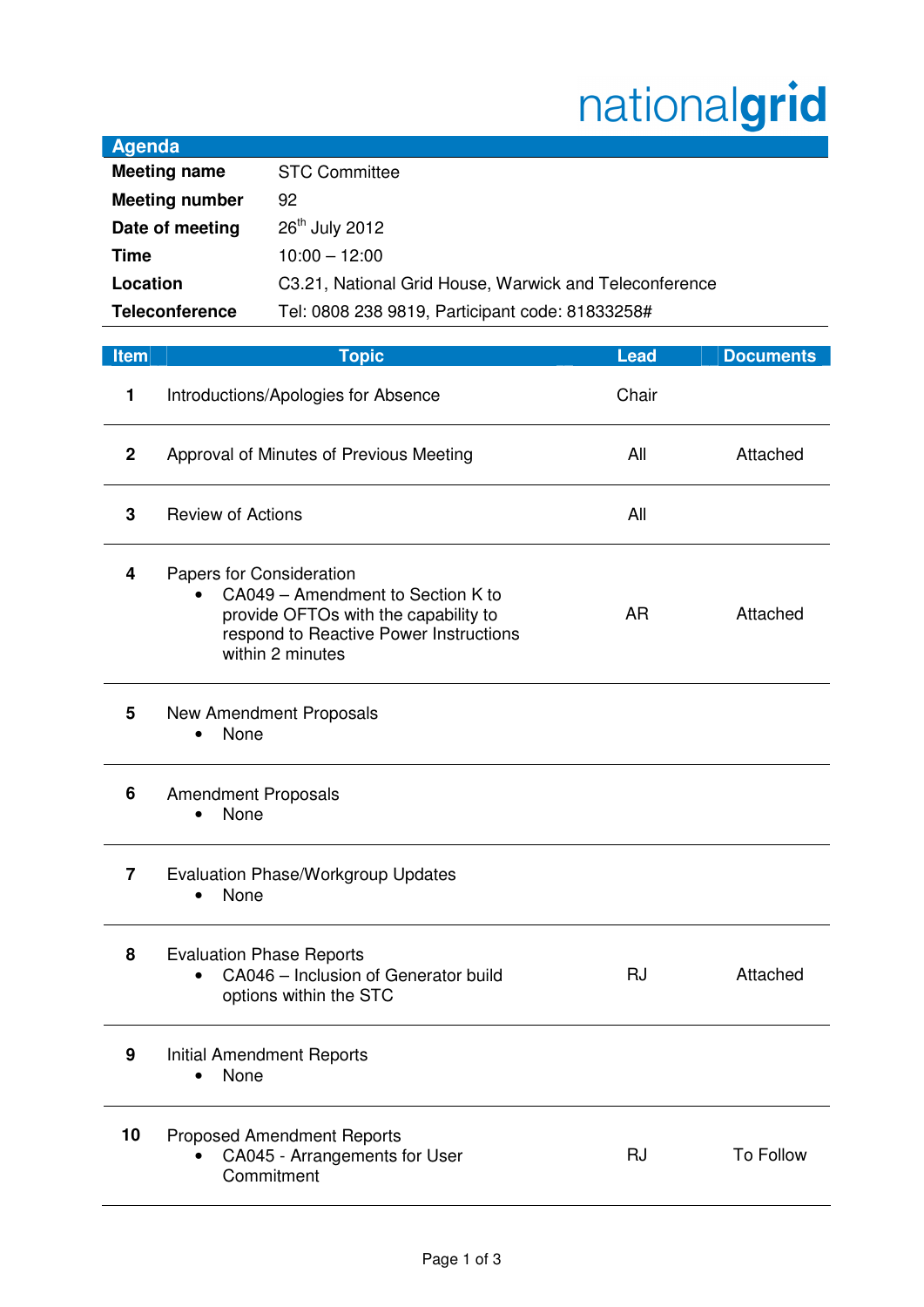|                   | CA048 - Alignment of terminology with<br>other industry codes                                                                                                                         | LН        |          |
|-------------------|---------------------------------------------------------------------------------------------------------------------------------------------------------------------------------------|-----------|----------|
| 11                | <b>Amendment Reports</b><br>None                                                                                                                                                      |           |          |
| $12 \overline{ }$ | <b>Pending Authority Decisions</b><br>CA047 - Consequential Changes to Section<br>$\bullet$<br>K following implementation of Grid Code<br>D/10 Frequency & Voltage Operating<br>Range | <b>AS</b> |          |
| 13                | <b>Authority Decisions</b><br>None                                                                                                                                                    |           |          |
| 14                | <b>STC Procedures</b><br>PA065 - STCP01-1 Timescales for<br>providing Transmission Services as<br>defined in the STC                                                                  | <b>AR</b> | Attached |
|                   | PA066 - STCP19-3 Clarification of<br><b>Transmission System Boundary Point</b><br>registration with Elexon                                                                            | <b>SD</b> | Attached |
| 15                | Offshore Regime                                                                                                                                                                       | Authority |          |
| 16                | European Developments                                                                                                                                                                 | Authority |          |
| 17                | Impact of Other Code Modifications<br><b>CUSC</b><br><b>Grid Code</b><br><b>Charging Methodologies</b><br>٠                                                                           | All       | Attached |
| 18                | Reports from sub-committees                                                                                                                                                           | All       |          |
| 19                | Any Other Business                                                                                                                                                                    | All       |          |
| 20                | Publications<br><b>Confidential Items</b>                                                                                                                                             | All       |          |
| 21                | <b>Next Meeting</b>                                                                                                                                                                   |           |          |

• Wednesday  $29<sup>th</sup>$  August 2012, 10am